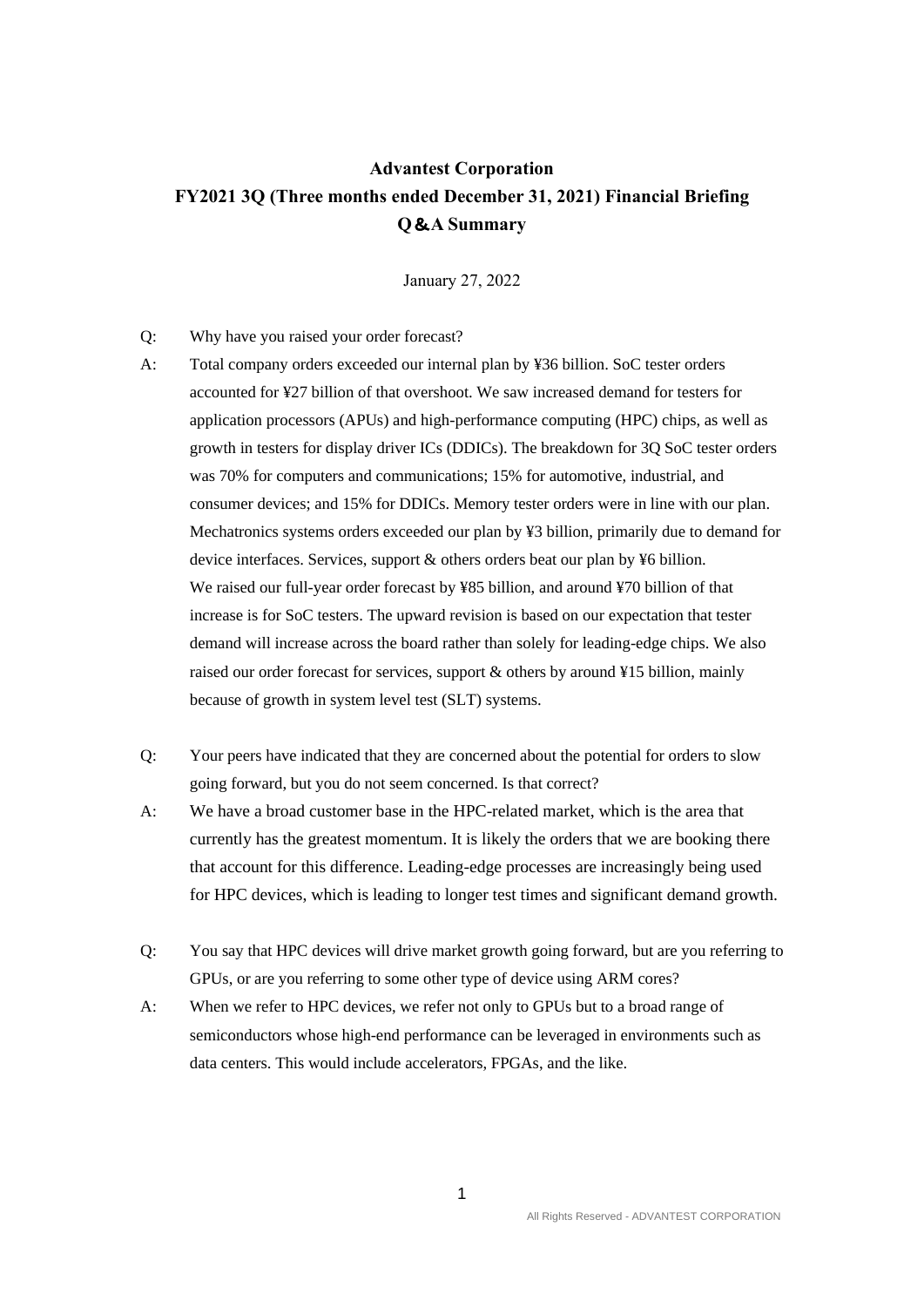- Q: How do you expect your share of the SoC and memory tester markets to change in 2022? I think it is fair to expect your share of the SoC tester market to grow as your HPC customers transition to leading-edge processes.
- A: We think that strong investment by our customers should work to our advantage in 2022 in terms of market share. We do expect our share of the SoC tester market to increase as our sales to HPC customers grow. In parallel with growth in the HPC market, we expect the memory market to see increased demand for DRAM testers for HBM2, GDDR6, and DDR5, which is an area where we are well positioned to gain market share.
- Q: I am clear on where you expect to head in 2022, but how about 2023? I see the potential for customer mix to put your peer at an advantage as 3nm devices get off the ground.
- A: We believe that the tester market grew by 30% in 2021 and look for it to grow by 20% in 2022. Whether it will continue to grow at a similar pace in 2023 is unclear, so we are not yet taking an optimistic stance. That said, the migration from the 5nm to the 3nm process node is making testing extremely challenging, and our customers are struggling with the question of how to go about their testing. This provides us with the opportunity to market the testing technology that sets us apart. While the market may slow in the future, we expect to see sustained test demand for new technologies in 2023, 2024, and 2025.
- Q: You expect your operating margin to reach 30.9% in 4Q, which would be near your alltime record. Given that you have a large order backlog and that SoC testers are accounting for a greater portion of your product mix, can we assume that your operating margin will either remain at the current level in FY2022 or potentially even improve further? Also, what upside potential or downside risks should we take into account in considering your FY2022 operating margin?
- A: Our expectation for a 4Q operating margin of 30.9% is based on our outlook for a favorable product mix. Given our current order backlog for SoC testers, we do think it would be fair to anticipate an operating margin roughly on par with the current level in FY2022.

That said, we also expect parts, logistics, and labor costs to rise. Please note that uncertainty continues to surround parts procurement in particular, as we have not yet been able to secure everything that we need for our 2022 production.

Q: How much of your order backlog can you cover, or how long do you think you will be able to continue supplying products with the parts that you have already been able to secure?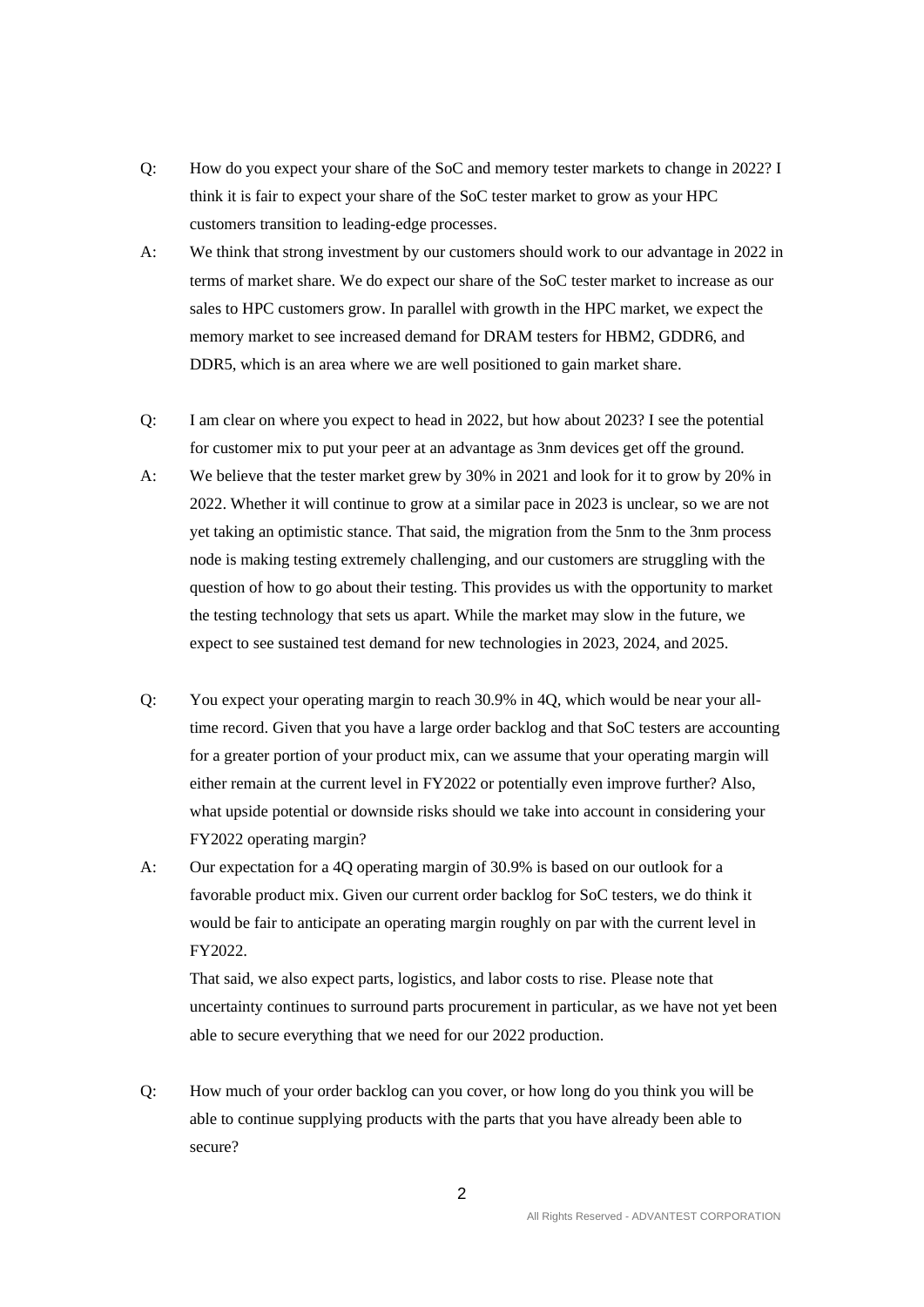- A: Our parts supplies are so tight that, as we noted earlier in our presentation, we cannot rule out risk to our 4Q sales. The semiconductor shortage is impacting Advantest and a diverse range of industries. At present we are unable to say when that situation might be resolved.
- Q: Has the parts procurement environment changed versus where it was three months ago?
- A: The issues that we faced three months ago persist with no major changes in the situation. It is primarily semiconductors that are difficult to procure, and the problem has not spread in any significant way to additional parts. That said, we do not get the impression that the situation has improved. Given the growth in our orders, we find ourselves having to go back to suppliers whom we had already asked to increase production to do so again, and they are struggling to keep up with our demand because the capacity at their fabs is so tight.
- Q: You expect the SoC tester market and your own sales to grow, and based on what you have said, I get the impression that while you have not secured all the parts that you will need, you to some degree see a path to meeting your procurement requirements. What sort of steps have you taken to that end?
- A: We have taken steps to procure what we need to fulfill our substantial order backlog. Our approach has been to provide our suppliers with long-term forecasts and to place our orders early. We believe that this will enable us to increase our procurement volumes beyond what they have been. However, if your question is whether that means that we have absolute certainty about our semiconductor supplies, I have to say that the situation remains uncertain given the variety of things that can occur in the manufacture of semiconductors, including unexpected defects.
- Q: I believe that the recent briskness of your SLT orders owes to demand increasing along with that for SoC testers, but I would like to know more. Is it the number of customers or the number of applications that is growing?
- A: There are two reasons that our SLT orders are brisk. The first is that the number of applications is growing, with examples including smartphones, HPC, and automotives. This is resulting in a broader customer base. The second reason is growth in system sales, which is enabling us to also capture demand for consumables.
- Q: How does the profitability of the SLT business compare to your companywide margin?
- A: Our SLT business currently comprises multiple operations, including the business for SSDs, the two businesses for SoCs that we acquired in the past, and our more recent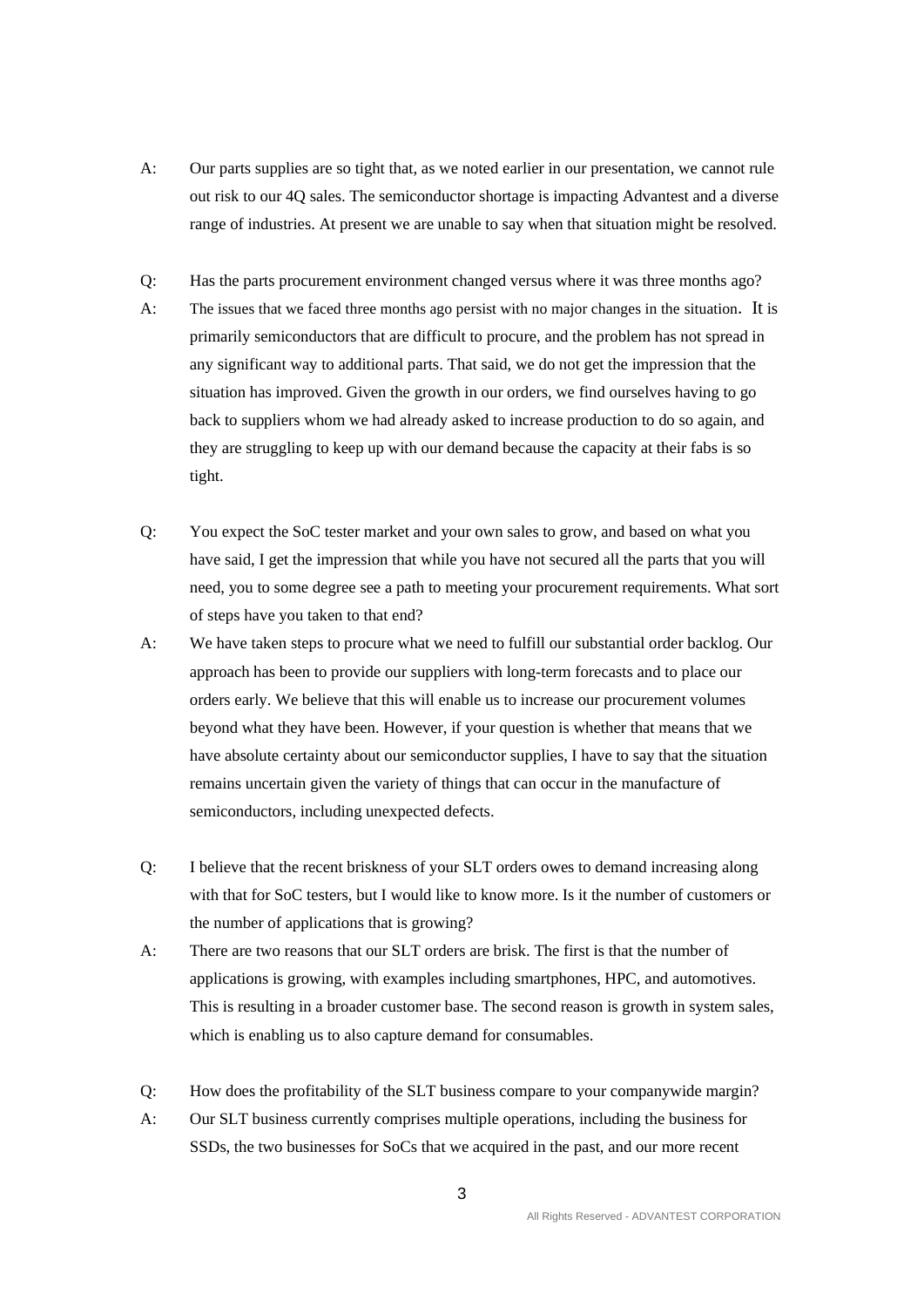acquisition, R&D Altanova. While not at the level of our semiconductor testers, whose profitability has improved substantially recently, the profitability of our SLT business exclusive of R&D Altanova is good.

- Q: You said that some of the customers in the memory tester business have changed their investment plans. To the extent possible, could you provide some additional color? Please also describe conditions across the memory tester market for individual applications.
- A: We will refrain from commenting on any particular customer. What we can say is that the ¥10 billion cut to our sales forecast does not owe to order cancellations, peers nabbing our deals, or the market slowing down. We made the cut based on the belief that the demand has merely been postponed and that we will see an equivalent amount reflected in our FY2022 sales.

The market environment is very good for memory testers as a whole. In the DRAM space, the DDR5 is ramping to mass production, and LPDDR5 investment is underway. NAND manufacturers have made plans to add even more layers, and they are steadily executing those plans. The environments for both applications are favorable, so we intend to continue to steadily capture demand.

- Q: The estimate you presented for the 2022 SoC tester market is \$4.5-5 billion, which is quite a wide range. Is it fair to say that its eventual size depends more on your ability to procure parts than on how demand trends?
- A: That is correct. We believe that our procurement of parts will be a major determinant of the size of the market going forward. In addition to that, we do not yet have a good idea of how much investment will take place this year at semiconductor manufactures where our exposure is small. It is for these two reasons that the range of our estimate is so wide this time.
- Q: The midpoint of your 2022 SoC tester market estimate suggests YoY growth of just over 15%. Given that and the likelihood that your market share will expand in 2022, is it fair to assume that your SoC tester sales for calendar year 2022 will grow by around 20% or even more?
- A: That is what we believe.
- Q: I would like to ask about YoY growth by application in the SoC tester market in 2022. If you were to divide the market into HPC, mobile, and automotive/industrial, how would you rank them in terms of growth prospects?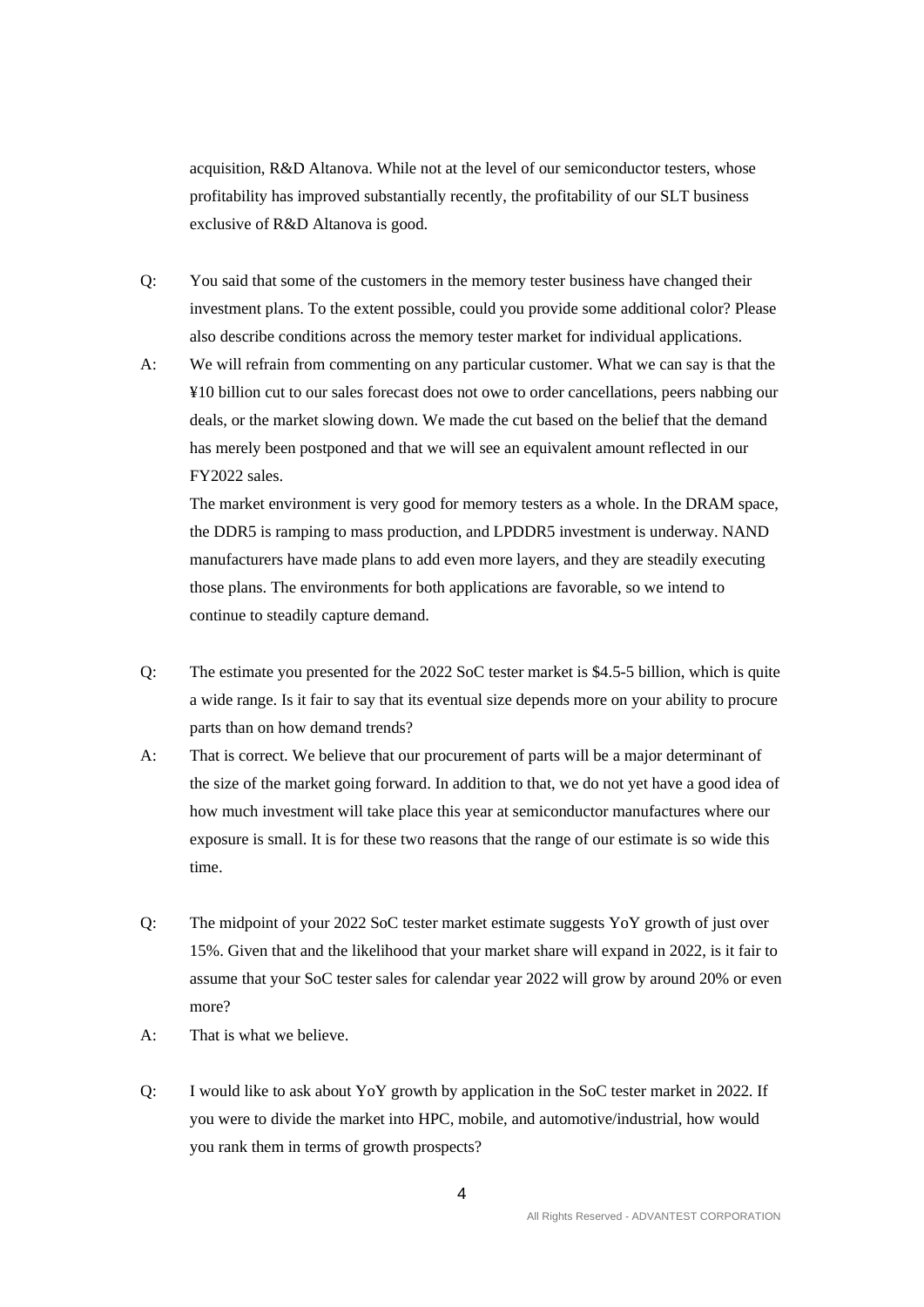- A: While small in market size, automotive/industrial is the category among those that you mentioned that we think will demonstrate the strongest growth. HPC would be next. Mobile remains a large market, but we expect flat growth from it. We look for demand for DDIC testers to either trend flat or grow slightly.
- Q: I would like to ask about potential market share gains. You excel at testers for modems, so if the major semiconductor manufacture where your share is currently low were to start using its own modems, would it be fair to expect your share of that customer's business to increase as a result? Also, the hyperscalers are increasingly using their own chips. Do they represent a potential new customer base for you?
- A: We have very high expectations for the hyperscalers. However, we do not have good visibility on how much demand they are likely to generate. We are working to gain substantial business from the major player where our share is low by engaging in aggressive marketing. However, our peer is also being aggressive in its approach toward our customers. At present, our honest opinion is that with this one-on-one competition persisting, we will not be able to say what 2023 and 2024 SoC tester market shares look like until the results are out. The SoC tester market is split between Advantest and our peer, and we think that that dynamic is likely to continue.
- Q: Based on previous company presentations, my understanding is that your production capacity equates to roughly ¥120 billion per quarter. However, given your 2022 market outlook and the potential for you to gain market share, your quarterly sales could reach a level greater than ¥120 billion. If that proves to be the case, will you need to engage in additional capital expenditure?
- A: With the exception of some of our consumables, our basic policy on production capacity is that we should address swings in product demand by adjusting the amount of outsourcing capacity that we use. We at present are not considering altering this policy and increasing our internal capacity. If we were to see new demand growth, we would increase the amount of outsourcing capacity that we use.

## Note

This document is prepared for those who were unable to attend the information meeting and is intended only for reference purposes. The original content has been revised and edited by Advantest for ease of understanding.

This document contains "forward-looking statements" that are based on Advantest's current expectations, estimates